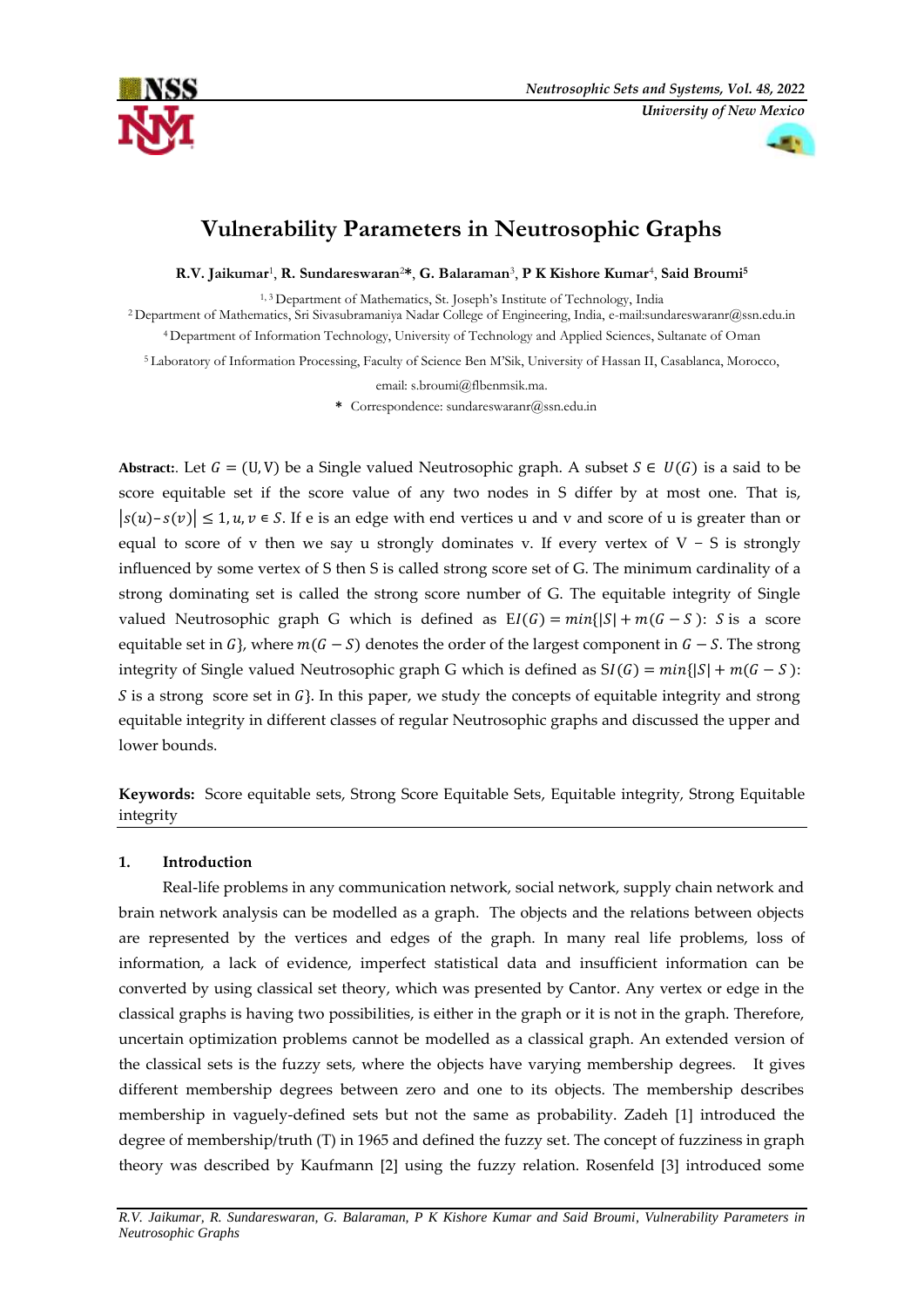concepts such as bridges, cycles, paths, trees, and the connectedness of the fuzzy graph and described some of the properties of the fuzzy graph. Samanta and Pal [4] and Rashmanlou and Pal [5] presented the concept of the irregular and regular fuzzy graph. They also described some applications of those graphs.

Intuitionistic fuzzy sets( IFS) considers not only the membership grade (degree), but also independent membership grade and non-membership grade for any entity, and the only requirement is that the sum of non-membership and membership degree values be no greater than one. The idea of the intuitionistic fuzzy set (IFS) as a modified version of the classical fuzzy set was introduced by Atanassov [6–8]. The idea of the IFS relation and the intuitionistic fuzzy graphs (IFG) and discussed many theorems, proofs, and proprieties were presented by Shannon and Atanassov [9]. Parvathi et al. [10–12] presented many different operations such as the join, union, and product of two IFGs. Some products such as strong, direct, and lexicographic products for two IFGs were presented by Rashmanlou et. al. [13]. In real-word problems, uncertainties due to inconsistent and indeterminate information about a problem cannot be represented properly by the fuzzy graph or IFG. To overcome this situation, a new concept introduced which is called the neutrosophic sets.

Smarandache [15] introduced the degree of indeterminacy/neutrality (I) as independent component in 1995 and defined the neutrosophic set on three components *(T, I, F)*=(Truth, Indeterminacy, Falsity). Neutrosophic sets are identified by three functions called truthmembership (T), indeterminacy-membership (I) and falsity-membership (F) whose values are real standard or non-standard subset of unit interval ]−0, 1+[. Single-valued neutrosophic set (SVNS) which takes the value from the subset of [0, 1] and is an instance of neutrosophic set and can be used expediently to deal with real-world problems, especially in decision support. The neutrosophic set can work with uncertain, indeterminate, vague, and inconsistent information of any uncertain real-life problem. The neutrosophic graph can efficiently model the inconsistent information about any real-life problem. Recently, many researchers have more actively worked on neutrosophic graph theory; for instance, Ye [15], Yang et al. [16], Naz et al. [17], Broumi [18-19], and Akram [20–23].

Section 2 briefly introduces the concepts and operations of NSs, SVNSs, and INSs. In Section 3, define a new set of vulnerability parameters based score functions and discussed some basic bounds. Then in Section 4, two examples are presented to illustrate the proposed parameters and its applications. Finally, Section 6 concludes the paper.

## **2. Preliminaries**

In this section, we provide the basic concepts and definitions in neutrosophic sets and graphs and different types of neutrosophic sets and graphs. In 1999, Smarandache, F. introduced the following definition for Neutrosophic sets [NS]

#### *2.1. Definition [14]*

.

A Neutrosophic set A in X is defined by its "truth membership function"  $(T_A)$ , an "indeterminacy-membership function"  $(I_A(x))$ , and a "falsity membership function" (FA(x)) where all are the subset of  $]$ <sup>-0</sup>, 1<sup>+</sup> [ such that  $0 \leq \sup T_A(x) + \sup I_A(x) + \sup F_A(x) \leq 3$ <sup>+</sup> for all  $x \in X$ .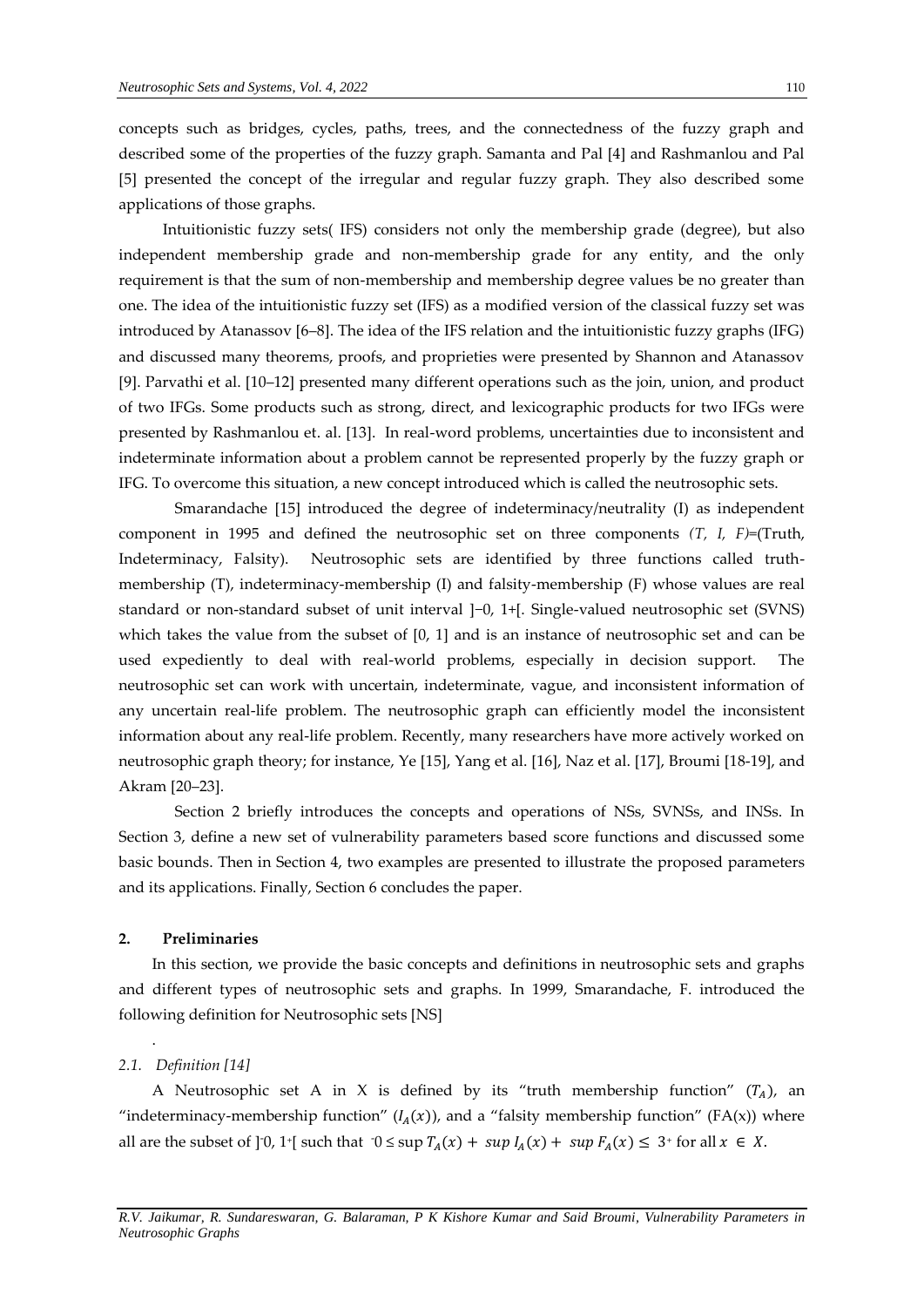## *2.2. Definition [40]*

A NS *A* in X is defined as  $A = \{ \langle x, T_A(x), I_A(x), F_A(x) \rangle | x \in X \}$ , and is called as SNS where  $T_A(x)$ ,  $I_A(x)$ ,  $F_A(x) \in [0, 1]$ . SNS is also denoted by  $A = \{ \langle T_A(x), I_A(x), F_A(x) \rangle \}$ or  $A = \langle a, b, c \rangle$ .

2.3. *Definition* [41]

An INS A in X is defined as

 $A = \{ \langle \sin f T_A(x), \sin T_A(x) \rangle, \sin f I_A(x), \sin T_A(x) \rangle, \sin f F_A(x), \sin T_A(x) \} \rangle | x \in X \},$ Where  $T_A(x)$ ,  $I_A(x)$ ,  $F_A(x) \in [0, 1]$  and  $0 \leq \sup T_A(x) + \sup I_A(x) + \sup F_A(x) \leq 3$ ,  $x \in X$ . An INS is also denoted by  $A \ = \ < \ [a^L, a^U], [b^L, b^U], [c^L, c^U] >$ .

## **3. Rank & Score Functions**

Ranking of uncertainty numbers is an important issue in fuzzy set theory. Then numerical values are represented in uncertain nature termed as fuzzy numbers, a comparison of these numerical values is not easy. There are various methods have been introduced in literature to rank fuzzy numbers. An intuitionistic fuzzy number (IFN) is a generalization of fuzzy numbers. Many ranking methods for ordering of IFNs have been introduced in the literature. IFNs are treated as two families of metrics and developed a ranking method for IFNs by Grzegorzewski [42,43]. A ranking method to order triangular intuitionistic fuzzy numbers (TIFNs) proposed Mitchell [46] by accepting a statistical viewpoint and interpreting each IFN as ensemble of ordinary fuzzy numbers. Ranking of TIFN on the basis of value index to ambiguity index is proposed by Li [45] and solved a multi attribute decision-making problem.

A ranking function based on score function was proposed and the same used to solve intuitionistic fuzzy linear programming (IFLP), in which the data parameters are TIFNs. In the past, Nayagam et al. [47] introduced TIFNs and proposed a method to rank them. He has also [48] defined new intuitionistic fuzzy scoring method for the intuitionistic fuzzy number. Wang et al. in [49] proposed Intuitionistic trapezoidal fuzzy weighted arithmetic averaging operator and weighted geometric averaging operator.

The expected values, score function, and the accuracy function of intuitionistic trapezoidal fuzzy numbers are also defined. By comparing the score function and the accuracy function values of integrated fuzzy numbers, a ranking of the whole alternative set was attained. A ranking technique for TIFN using a,b-cut, score function and accuracy function was introduced by Nagoorgani et al. [51], is validated by applying the concept to solve the intuitionistic fuzzy variable linear programming problem. K. Arun Prakash et al. [52] introduced the method of ranking trapezoidal intuitionistic fuzzy numbers with centroid index uses the geometric center of a trapezoidal intuitionistic fuzzy number.

Decision making problems are one of the most widely used tools in any real time problems. In this process, several steps involve reaching the final destination and some of them may be vague in nature. The decision makers are facing several difficulties to make a decision within a reasonable time by using uncertain, imprecise, and vague information.

Researchers give more attention to the fuzzy set (FS) theory and corresponding extensions such as intuitionistic fuzzy set (IFS) theory, interval-valued IFS (IVIFS), Neutrosophic set (NS), etc.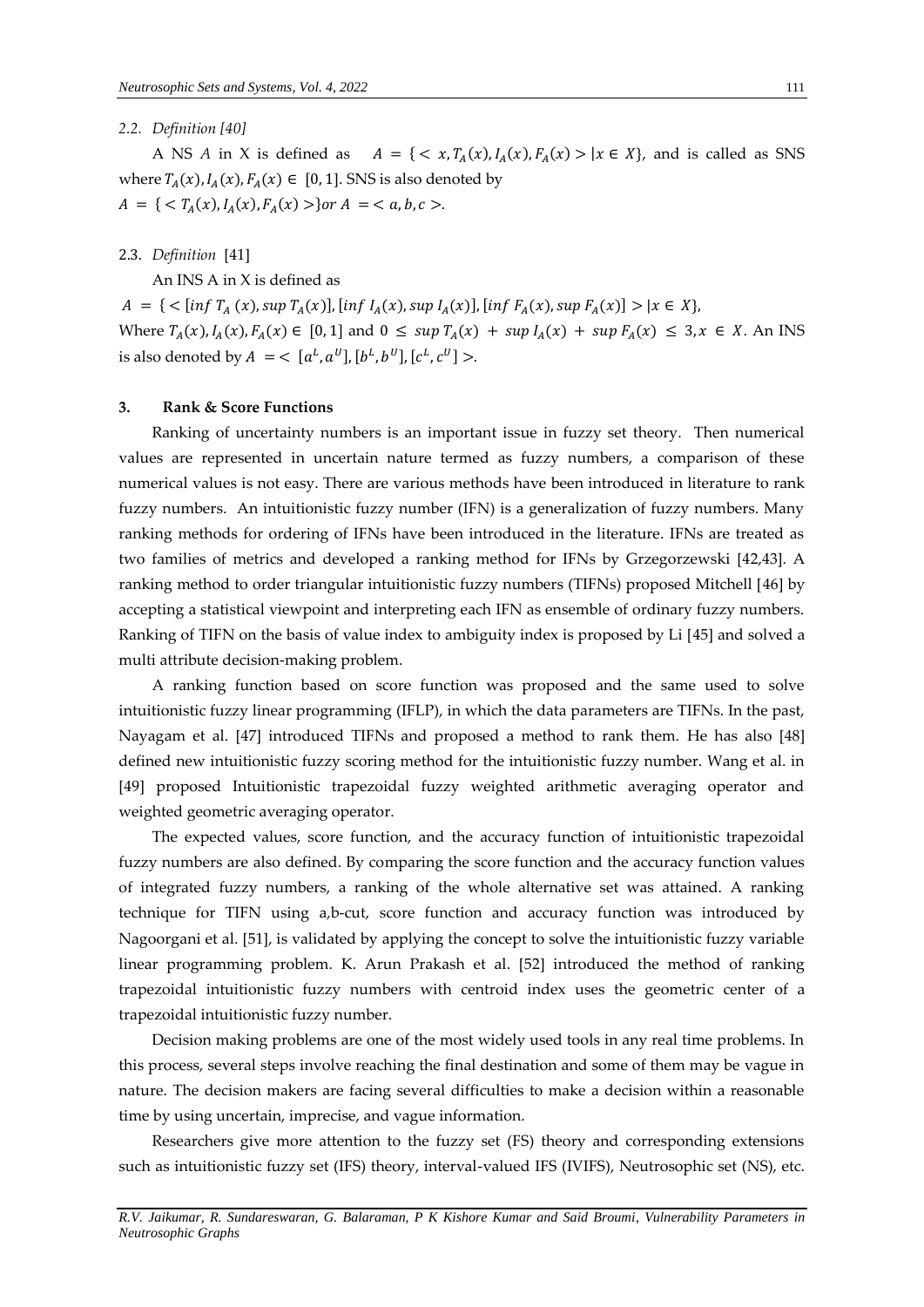for handling these situations. IFSs and IVIFSs have been widely applied by the various researchers in different decision-making problems. An aggregation operator for handling the different preferences of the decision makers towards the alternatives under IFS environment proposed by some of the authors proposed. Garg [26-30] presented a generalized score function for ranking the IVIFSs. Garg presented some series of geometric aggregation operator under an intuitionistic multiplicative set environment. He also presented [33] an accuracy function for interval-valued Pythagorean fuzzy sets. Garg studied a novel correlation coefficient between the Pythagorean fuzzy sets.

## 3.1. *Definition* [36]

Consider SNS  $A = < a, b, c >$  then in order to rank the NS, score functions [35] have been defined as

$$
K(A) = \frac{1 + a - 2b - c}{2} ; K(A) \in [0, 1]
$$
  

$$
I(A) = a - 2b - c ; I(A) \in [-3, 1].
$$

These score functions  $I(A)$  and  $K(A)$  are unable to give the best alternative under some special cases. So, a new score function for ranking NS and INS by overcoming the shortcoming of the above functions has been proposed by Nancy & Harish Garg [36].

#### 3.2. *Definition[36]*

Let  $A = \langle a, b, c \rangle$  be a SNS, a score function  $N(\cdot)$ , based on the "truth-membership degree" (a), "indeterminacy-membership degree" (b), and "falsity membership degree" (c) which is defined as

$$
N(A) = \frac{1 + (a - 2b - c)(2 - a - c)}{2}
$$

Clearly, if in some cases SNS has  $a + c = 1$  then  $N(A)$  reduces to K(A). Based on it, a prioritized comparison method for any two SNSs  $A_1$  and  $A_2$  is defined as

(i) if  $K(A_1) < K(A_2)$  then  $A_1 < A_2$ ,

(ii) if  $K(A_1) = K(A_2)$  then

- if  $N(A_1) < N(A_2)$  then  $A_1 < A_2$
- if  $N(A_1) > N(A_2)$  then  $A_1 > A_2$
- if  $N(A_1) = N(A_2)$  then  $A_1 \sim A_2$

#### *3.3. Definition[36]*

Let *G =* (*U,V*) be a SVNG, where *U* is a single-valued neutrosophic vertex set of *G* and *V* is called single-valued neutrosophic edge set of *G*, such that  $U = \{T_U(x), I_U(x), F_U(x) : x \in X\}$  is a *SVN*. The *score function* of *SVNG* is computed using the value of truth membership  $T_u(x)$ , indeterminacy membership  $I_U(x)$  and falsity membership  $F_U(x)$  and is defined by

$$
S(u) = \frac{1 + pq}{2} \qquad \qquad \dots \dots \dots \tag{1}
$$

Where  $p = T_{U}(x) - 2I_{U}(x) - F_{U}(x)$  and  $q = 2 - T_{U}(x) - F_{U}(x)$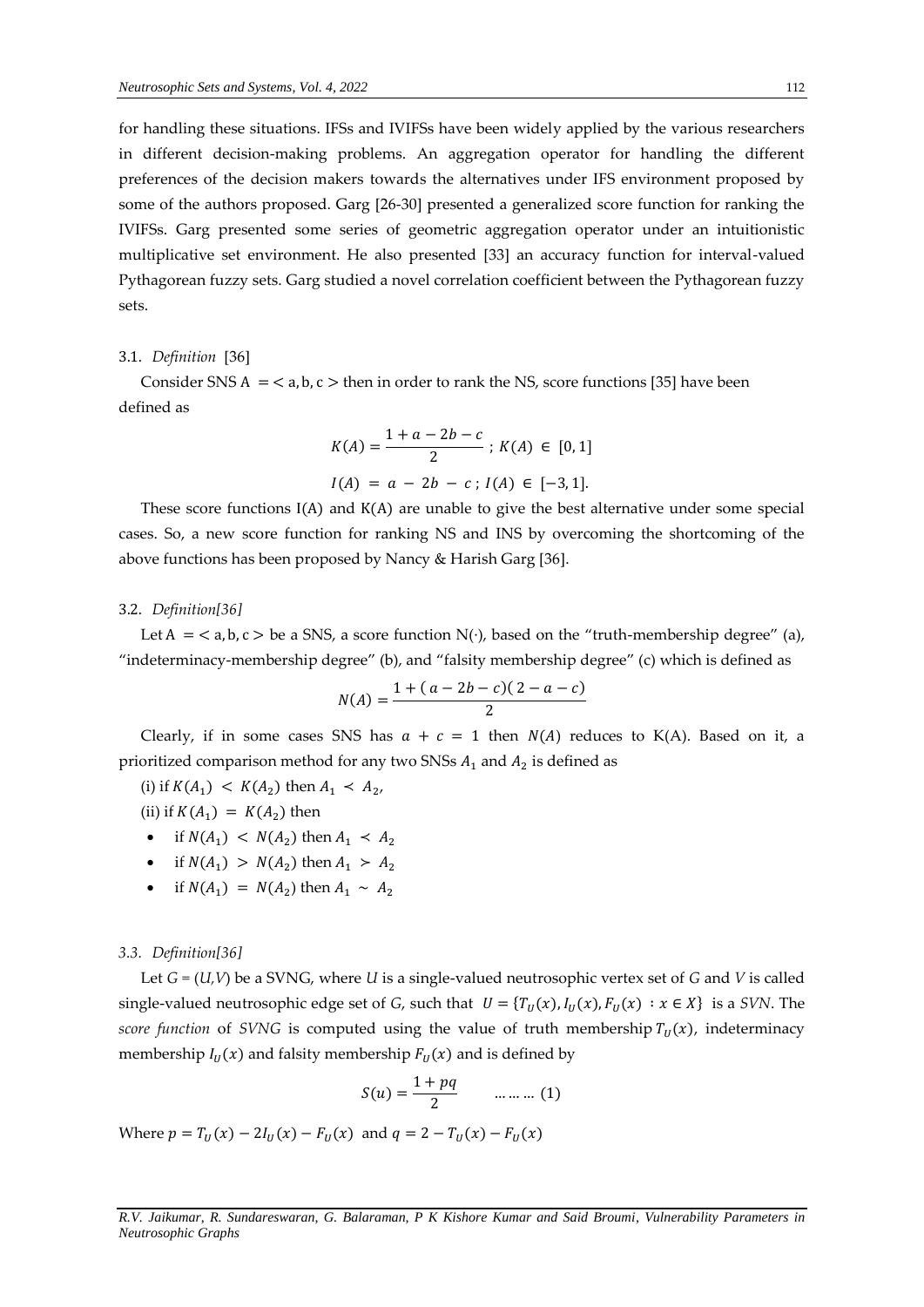## *3.4. Observations*

Case 1: if  $B = (1,0,0)$  then  $S(B) = 1$ Case 2: if  $B = (0,0,1)$  then  $S(B) = 0$ Case 3: if  $B = (0,1,0)$  then  $S(B) = -1.5$ Case 4: if  $B = (1,1,0)$  then  $S(B) = 0$ Case 5: if  $B = (0,1,1)$  then  $S(B) = -1$ Case 6: if  $B = (1,0,1)$  then  $S(B) = 0.5$ Case 7: if  $B = (0,0,0)$  then  $S(B) = 0.5$ Case 8: if  $B = (1,1,1)$  then  $S(B) = 0.5$ Therefore the bounds are sharp  $-1.5 \le S(B) \le 1$ 

#### *3.5. Definition [19,40]*

A single-valued neutrosophic (SVNG) graph on a nonempty set *X* is a pair *G =* (*U,V*), where *U* is single-valued neutrosophic set in *X* and *V* is single-valued Neutrosophic relation on *X* such that

$$
T_V(x, y) \le \min\{T_U(x), T_U(y)\},
$$
  
\n
$$
I_V(x, y) \le \min\{I_U(x), I_U(y)\},
$$
  
\n
$$
F_V(x, y) \le \max\{F_U(x), F_U(y)\},
$$

For all  $x, y \in X$ . *U* is said to be single-valued neutrosophic vertex set of *G* and *V* is called singlevalued neutrosophic edge set of *G*, respectively.

#### *3.6. Definition*

The *order* and the *size* of a SVNG G are denoted by *O*(*G*) and *S*(*G*), respectively and are defined by

$$
O(G) = \left(\sum_{x \in X} T_U(x), \sum_{x \in X} I_U(x), \sum_{x \in X} F_U(x)\right),
$$
  

$$
S(G) = \left(\sum_{x \in V} T_V(x, y), \sum_{x \in V} I_V(x, y), \sum_{x \in V} F_V(x, y)\right),
$$

#### *3.7. Definition*

The *degree* and the *total degree* of a vertex *x* of a SVNG G are defined by

$$
d_G(x) = \left(\sum_{x \neq y} T_V(x, y), \sum_{x \neq y} I_V(x, y), \sum_{x \neq y} F_V(x, y)\right),
$$

and

$$
Td_G(x) = \left(\sum_{x \neq y} T_V(x, y) + T_U(x), \sum_{x \neq y} I_V(x, y) + I_U(x), \sum_{x \neq y} F_V(x, y) + F_U(x)\right),
$$

For  $xy \in V$  and  $x \in X$ , is denoted by  $d_G(x) = (d_T(x), d_I(x), d_F(x))$  and  $Td_G(x) =$  $\bigl(Td_T(x),Td_I(x),Td_F(x)\bigr)$ , respectively.

#### *3.8. Definition*

*R.V. Jaikumar, R. Sundareswaran, G. Balaraman, P K Kishore Kumar and Said Broumi, Vulnerability Parameters in Neutrosophic Graphs*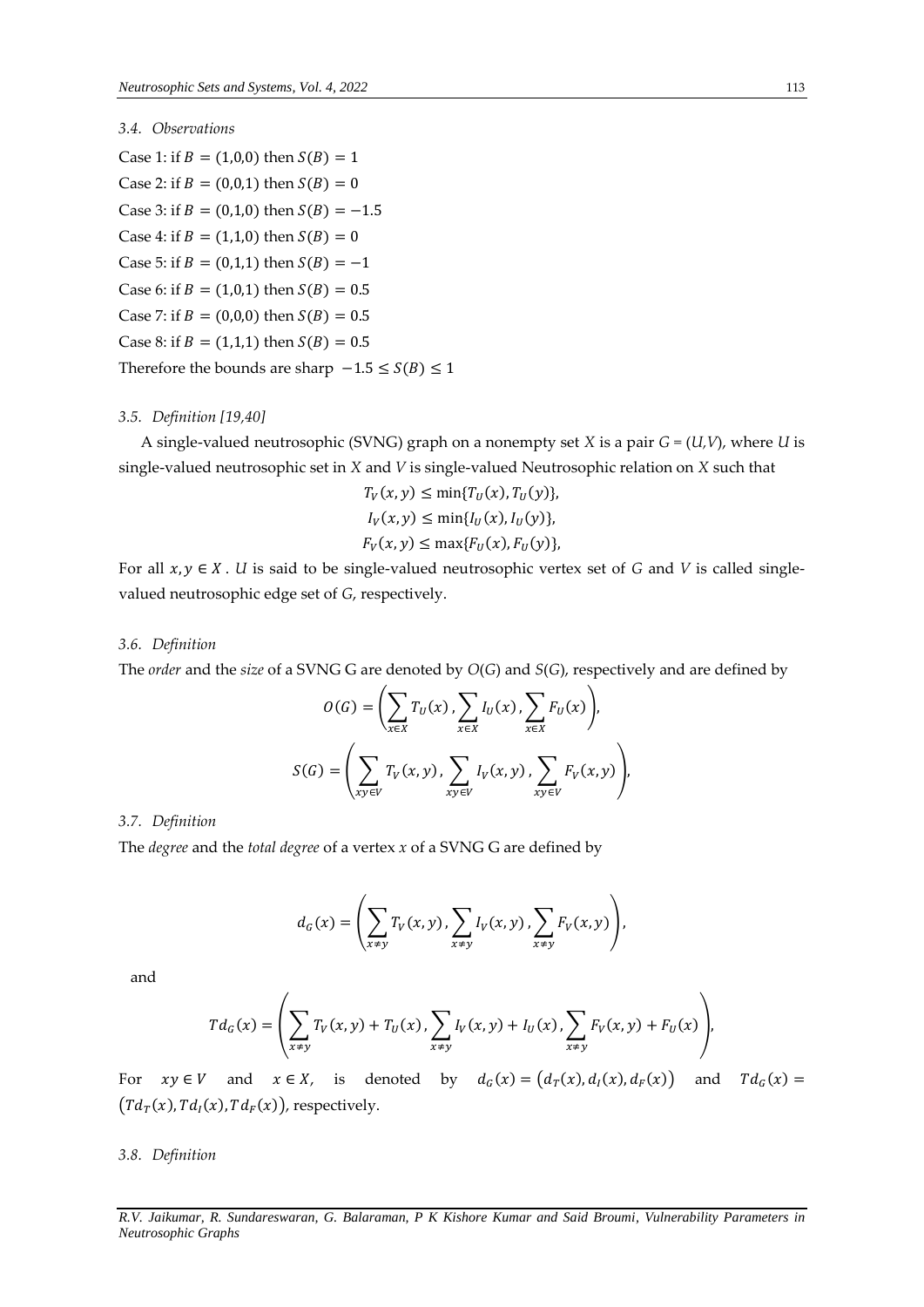The *maximum degree* of a SVNG *G* is defined as  $\Delta(G) = (\Delta_T(G), \Delta_I(G), \Delta_F(G))$ , where  $\Delta_T(G) = \max\{d_T(x): x \in X\}$  $\Delta_I(G) = \max\{d_I(x): x \in X\}$  $\Delta_F(G) = \max\{d_F(x): x \in X\}$ 

*3.9. Definition*

The *minimum degree* of a SVNG G is defined as  $\delta(G) = (\delta_T(G), \delta_I(G), \delta_F(G))$ , where

$$
\delta_T(G) = \min\{d_T(x): x \in X\}
$$
  

$$
\delta_I(G) = \min\{d_I(x): x \in X\}
$$
  

$$
\delta_F(G) = \min\{d_F(x): x \in X\}
$$

## *3.10.Definition*

A SVNG G is called a regular if each vertex has same degree, (i.e.)

$$
d_G(x) = (m_1, m_2, m_3), \qquad \text{for all } x \in X
$$

Example:



Fig. 1. Regular SVNG

| <b>Vertices</b> | т   |     | F   | p      | q   | S(u)     |
|-----------------|-----|-----|-----|--------|-----|----------|
| S <sub>1</sub>  | 0.3 | 0.8 | 0.4 | $-1.7$ | 1.3 | $-0.605$ |
| S <sub>2</sub>  | 0.1 | 0.8 | 0.9 | $-2.4$ |     | $-0.7$   |
| S <sub>3</sub>  | 0.3 | 0.6 | 0.4 | $-1.3$ | 1.3 | $-0.345$ |
| S4              | 0.1 | 0.9 | 0.5 | $-2.2$ | 1.4 | $-1.04$  |

Table: 1 Score value of regular SVNG

#### *3.11.Definition*

Let  $G = (U, V)$  be an SVNG. G is said to be a strong SVNG if:

$$
T_V(x, y) = \min (T_U(x), T_U(y))
$$
  
\n
$$
I_V(x, y) = \min (I_U(x), I_U(y))
$$
  
\n
$$
F_V(x, y) = \max (F_U(x), F_U(y)), \forall (x, y) \in E
$$

Example: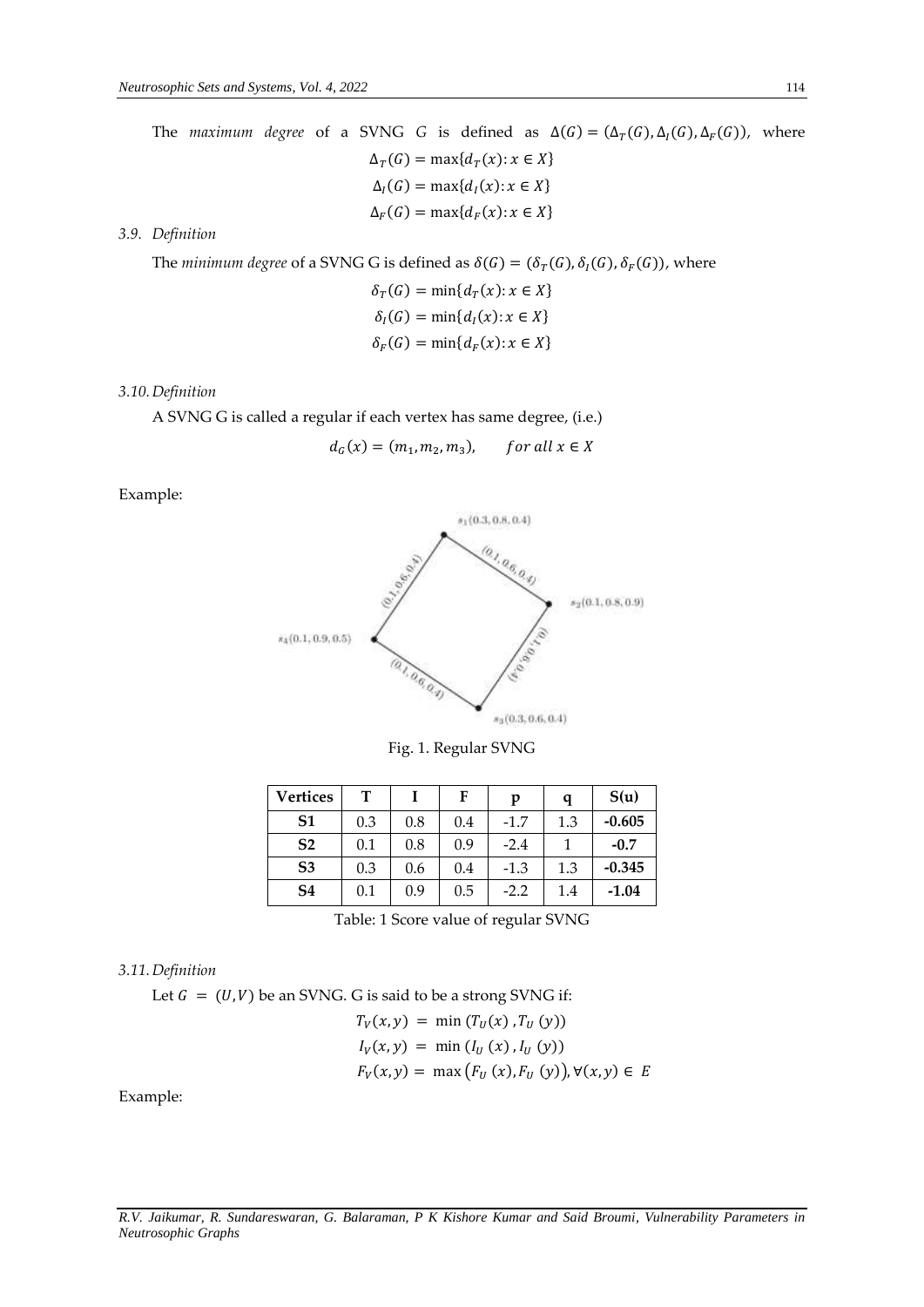

Fig. 2. Strong SVNG

| <b>Vertices</b> | т   | Ι   | F   | p      | q   | S(u)     |
|-----------------|-----|-----|-----|--------|-----|----------|
| u               | 0.3 | 0.4 | 0.5 | $-1$   | 1.2 | $-0.1$   |
| v               | 0.4 | 0.5 | 0.3 | $-0.9$ | 1.3 | $-0.085$ |
| $\mathbf x$     | 0.5 | 0.4 | 0.5 | $-0.8$ | 1   | 0.1      |
| W               | 0.7 | 0.4 | 0.5 | $-0.6$ | 0.8 | 0.26     |

Table: 2 Score value of Strong SVNG

*3.12.Definition*

A SVNG *G =* (*U*, *V*) is called *complete* if the following conditions are satisfied:

$$
T_V(x, y) = \min\{T_U(x), T_U(y)\}
$$
  
\n
$$
I_V(x, y) = \min\{I_U(x), I_U(y)\}
$$
  
\n
$$
F_V(x, y) = \max\{F_U(x), F_U(y)\}, \forall (x, y) \in E
$$

Example:



| <b>Vertices</b> | т   |     | F   | p      | q   | S(u)     |
|-----------------|-----|-----|-----|--------|-----|----------|
| a               | 0.4 | 0.3 | 0.6 | $-0.8$ | 1   | 0.1      |
| b               | 0.2 | 0.4 | 0.5 | $-1.1$ | 1.3 | $-0.215$ |
| c               | 0.1 | 0.4 | 0.7 | $-1.4$ | 1.2 | $-0.34$  |
| d               | 0.2 | 0.2 | 0.4 | $-0.6$ | 1.4 | 0.08     |

Table: 3 Score value of Complete SVNG

*3.13.Definition*

*R.V. Jaikumar, R. Sundareswaran, G. Balaraman, P K Kishore Kumar and Said Broumi, Vulnerability Parameters in Neutrosophic Graphs*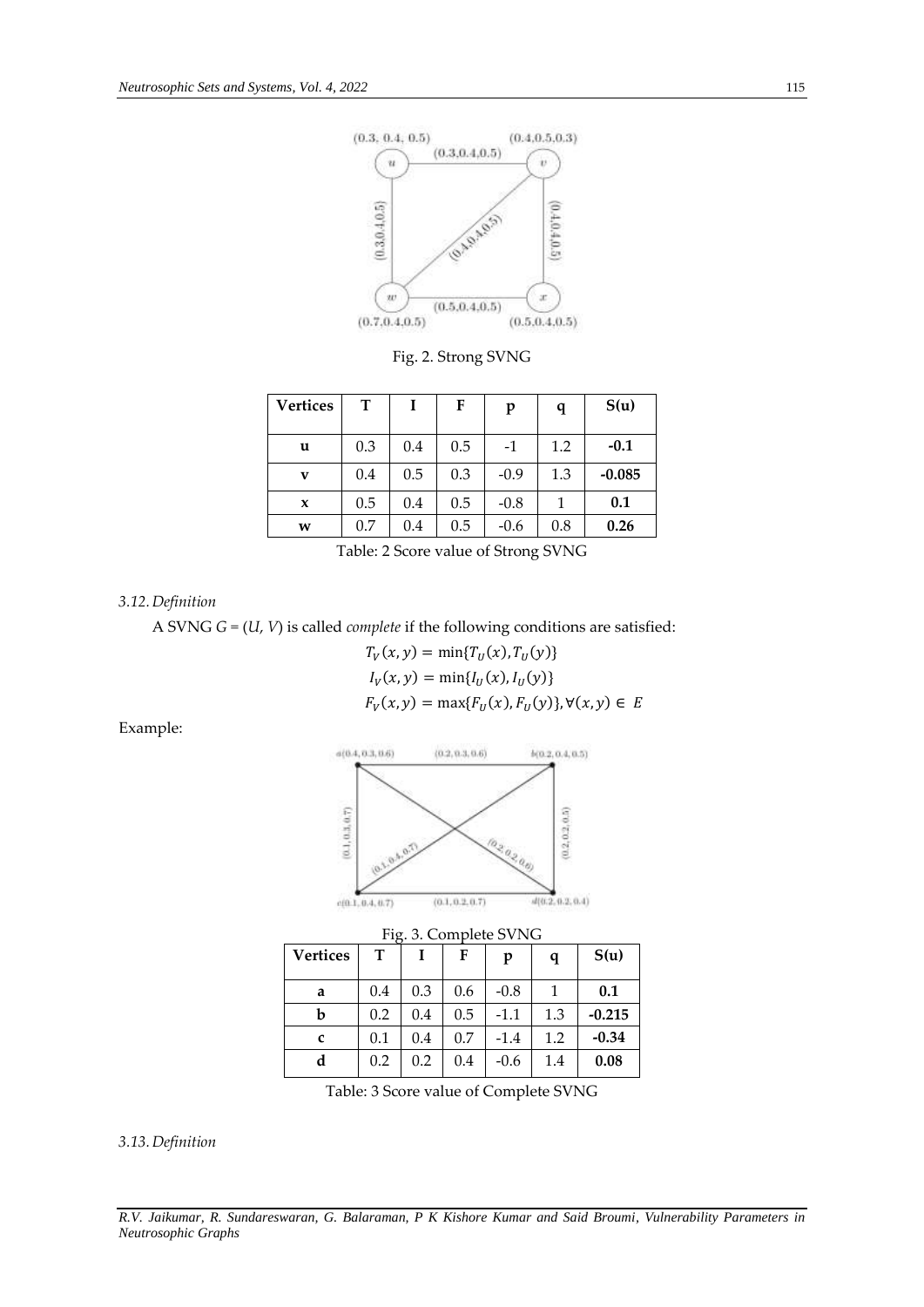A SVNG *G =* (*U*, *V*) is called *complete bipartite neutrosophic graph* if the vertex set V can be divided into two nonempty sets, such that for every  $v_1$ ,  $v_2 \in V_1$  or  $V_2$  and for every  $u \in V_1$  and  $v \in V_2$ 



Fig. 4. Ccomplete bipartite SVNG **Vertices T I F p q S(u) a**  $\begin{array}{|c|c|c|c|c|c|} \hline 0.2 & 0.3 & 0.6 & -1 & 1.2 & -0.1 \\ \hline \end{array}$ **b**  $\begin{bmatrix} 0.2 & 0.3 & 0.6 & -1 & 1.2 & -0.1 \end{bmatrix}$ **c** 0.2 0.3 0.6 -1 1.2 **-0.1 d**  $\begin{array}{|c|c|c|c|c|c|c|} \hline 0.2 & 0.3 & 0.6 & -1 & 1.2 & -0.1 \\ \hline \end{array}$ **e**  $\begin{array}{|c|c|c|c|c|c|} \hline 0.2 & 0.3 & 0.6 & -1 & 1.2 & -0.1 \\ \hline \end{array}$ 

Table: 4 Score value of complete bipartite SVNG

## **4. Score Equitable Integrity and Strong Score Equitable Integrity of SVNG**

## *4.1 Definition*

Let  $G = (U, V)$  be a Single valued Neutrosophic graph. A subset  $S \in U(G)$  is a said to be score equitable set if the score value of any two nodes in S differ by at most one. (i.e.)  $|s(u)-s(v)| \le$  $1, u, v \in S$ . If e is an edge with end vertices u and v and score of u is greater than or equal to score of v then we say u strongly dominates v. If every vertex of V − S is strongly influenced by some vertex of S then S is called strong score set of G. The minimum cardinality of a strong dominating set is called the strong score number of G.

## *4.2 Definition*

The equitable integrity of Single valued Neutrosophic graph G which is defined as  $EI(G)$  =  $min\{|S| + m(G - S): S \text{ is a score equal} \}$  where  $m(G - S)$  denotes the order of the largest component in  $G - S$ .

#### *4.3 Definition*

The strong integrity of Single valued Neutrosophic graph G which is defined as  $SI(G)$  =  $min\{|S| + m(G - S): S \text{ is a strong score set in } G\}$ , where  $m(G - S)$  denotes the order of the largest component in  $G - S$ .

#### *4.4 Example*

Consider the *SVNG* in Figure 5.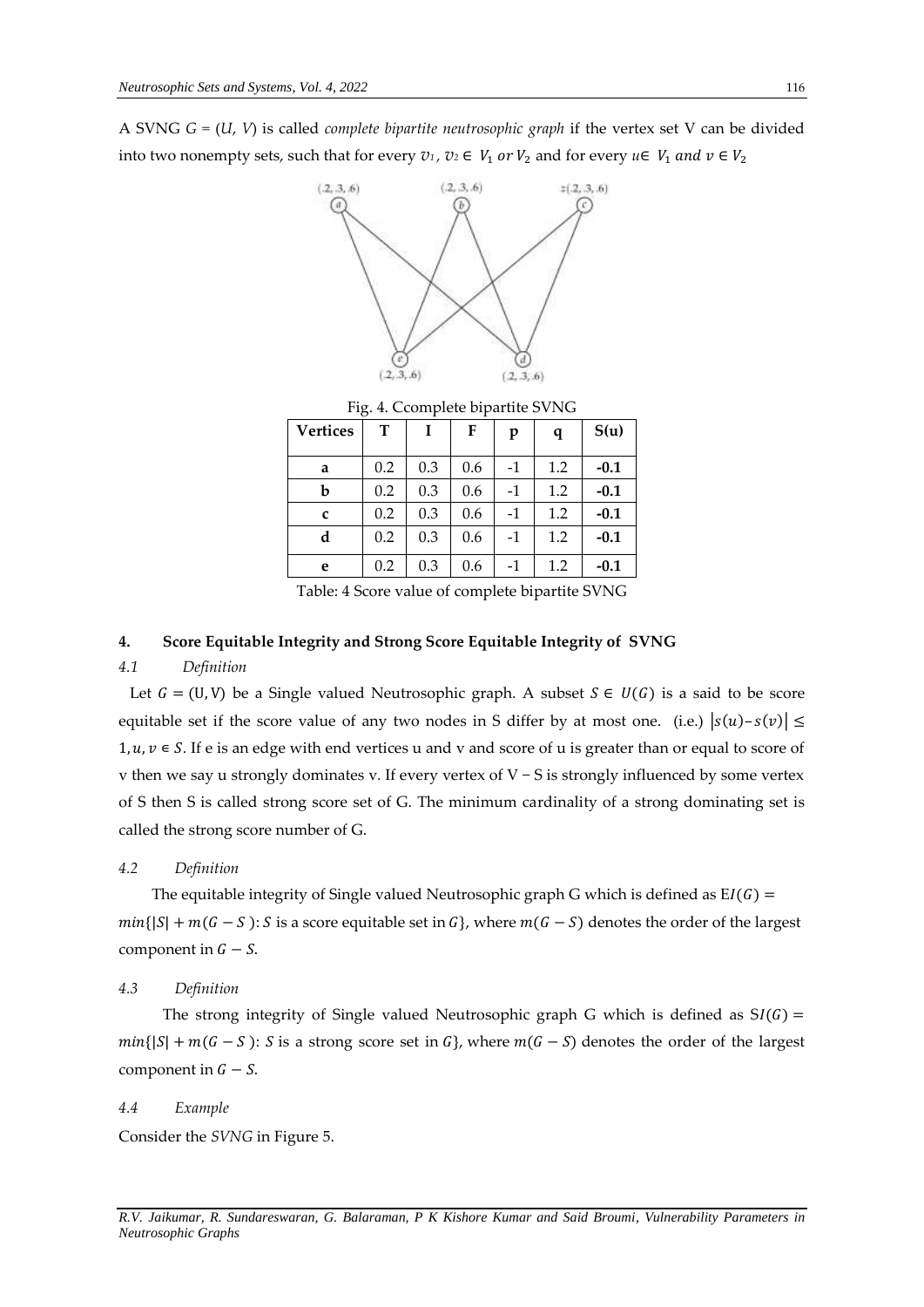

Fig. 5. Example of SVNG and its Score value

Using Eq. 1 we can compute score value of all the nodes. Figure 1.(b) shows the score value of each node. The score equitable sets are  $S_1 = \{u_1, u_3\}, S_2 = \{u_1, u_4\}, S_3 = \{u_2, u_5\}, S_4 = \{u_3, u_4\}, S_5 =$  $\{u_1, u_3, u_4\}$  and score equitable integrity is calculated by

 $EI(G) = min\{[2 + 3 = 5], [2 + 3 = 5], [2 + 2 = 4], [2 + 3 = 5], [3 + 2 = 5]\} = 4.$  From this the score equitable integrity value is 4 and corresponding set is  $S_3 = \{u_2, u_5\}$ . The strong score equitable set is  $S_3 = \{u_2, u_5\}$  and also strong equitable integrity is 4.

#### *4.5 Theorem:*

Let G be SVNG then

- (i)  $EI(G) = n$  if and only if  $G \cong K_n$
- (ii)  $SI(G) = n$  if and only if  $G \cong K_n$

#### $Proof: -$

Proposition: Every score equitable integrity and strong score equitable integrity of complete SVNG is equal to score equitable integrity and strong score equitable integrity of regular SVNG.

## **5. Case Study**

## **5.1 Detection of a Safe Root for an Airline Journey**

We consider a neutrosophic set of five countries: Germany, China, USA, Brazil and Mexico. Suppose we want to travel between these countries through an airline journey. The airline companies aim to facilitate their passengers with high quality of services. Air traffic controllers have to make sure that company planes must arrive and depart at right time. This task is possible by planning efficient routes for the planes. A neutrosophic graph of airline network among these five countries is shown in Fig.6 in which vertices and edges represent the countries and flights, respectively.



*R.V. Jaikumar, R. Sundareswaran, G. Balaraman, P K Kishore Kumar and Said Broumi, Vulnerability Parameters in Neutrosophic Graphs*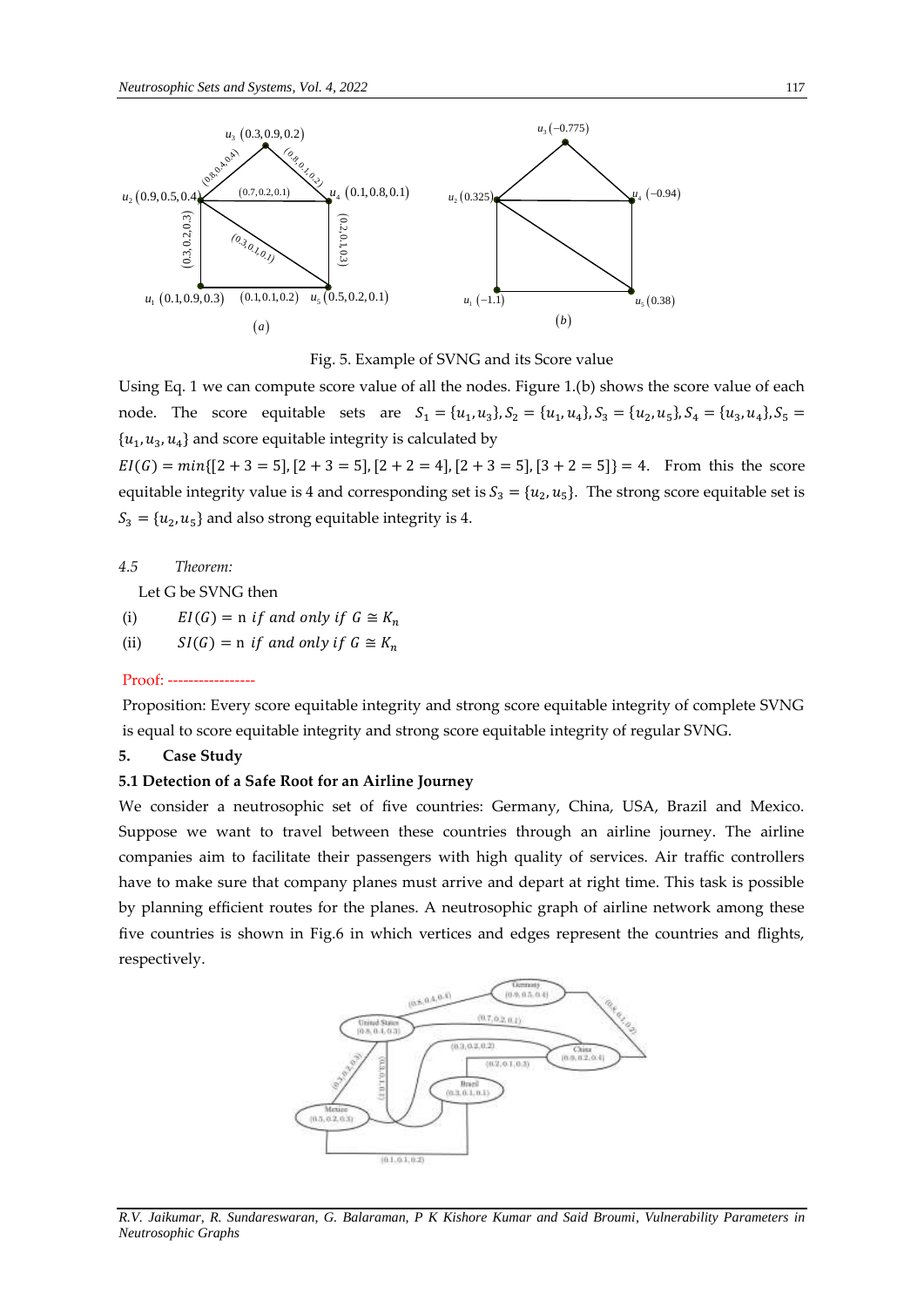| Country              | $\dot{T}$ | $\mathbf{I}$ | <b>DOM</b><br>Ë | P      | -9            | S(u)  |
|----------------------|-----------|--------------|-----------------|--------|---------------|-------|
| <b>United States</b> | 0.8       | 0.4          | 0.3             | $-0.3$ | 0.9           | 0.365 |
| Germany              | 0.9       | 0.5          | 0.4             | $-0.5$ | 0.7           | 0.325 |
| China                | 0.9       | 0.2          | 0.4             | 0.1    | 0.7           | 0.535 |
| Brazil               | 0.3       | 0.1          | 0.1             | $\,$ 0 | 1.6           | 0.5   |
| Mexico               | 0.5       | 0.2          | 0.3             | $-0.2$ | $1.2^{\circ}$ | 0.38  |

Fig.6. Neutrosophic Graph of Airline Network among these five Countries

## Table: 5 Score value of Airline Network

The truth-membership degree of each vertex indicates the strength of that country's airline system. The indeterminacy-membership degree of each vertex demonstrates how much the system is uncertain. The falsity-membership degree of each vertex tells the flaws of that system. The truthmembership degree of each edge interprets that how much the flight is safe. The indeterminacymembership degree of each edge shows the uncertain situations during a flight such as weather conditions, mechanical error and sabotage. The falsity-membership degree of each edge indicates the flaws of that flight. For example, the edge between Germany and China indicates that the flight chosen for this travel is 80% safe, 10% depending on uncertain systems and 20% unsafe.

The truth-membership degree, the indeterminacy-membership degree and the falsitymembership degree of each edge are calculated by using the following relations.

> $T_V(x, y) \le \min\{T_U(x), T_U(y)\},$  $I_V(x, y) \le \min\{I_U(x), I_U(y)\},\$  $F_V(x, y) \le \max\{F_U(x), F_U(y)\},$

Sometimes due to weather conditions, technical issues a passenger missed his direct flight between two particular countries. So, if he has to go somewhere urgently, then he has to choose indirect route as there are indirect routes between these countries.

Using Eq. 1 we can compute score value of all the nodes. Table 5. shows the score value of each node. We observe that all the sets are score and strong score equitable sets, and by computation the equitable integrity is,  $E[(G) = min\{|S| + m(G - S)\} = 4$ , where S = {China, USA} The strong score equitable set is  $S = \{China, USA\}$  and strong score equitable integrity is  $SI(G) =$  $min\{|S| + m(G - S)\} = 4.$ 

#### **6. Conclusion**

In this paper, Score Equitable Integrity and Strong Score Equitable Integrity of SVNG is introduced as a new vulnerability parameter in Neutrosophic graphs and some fundamental results in some standard graphs are established. Also the application on airline systems related to EI and SI parameters are dealt with real time scenario pertaining to the safety measures of flights connecting

*R.V. Jaikumar, R. Sundareswaran, G. Balaraman, P K Kishore Kumar and Said Broumi, Vulnerability Parameters in Neutrosophic Graphs*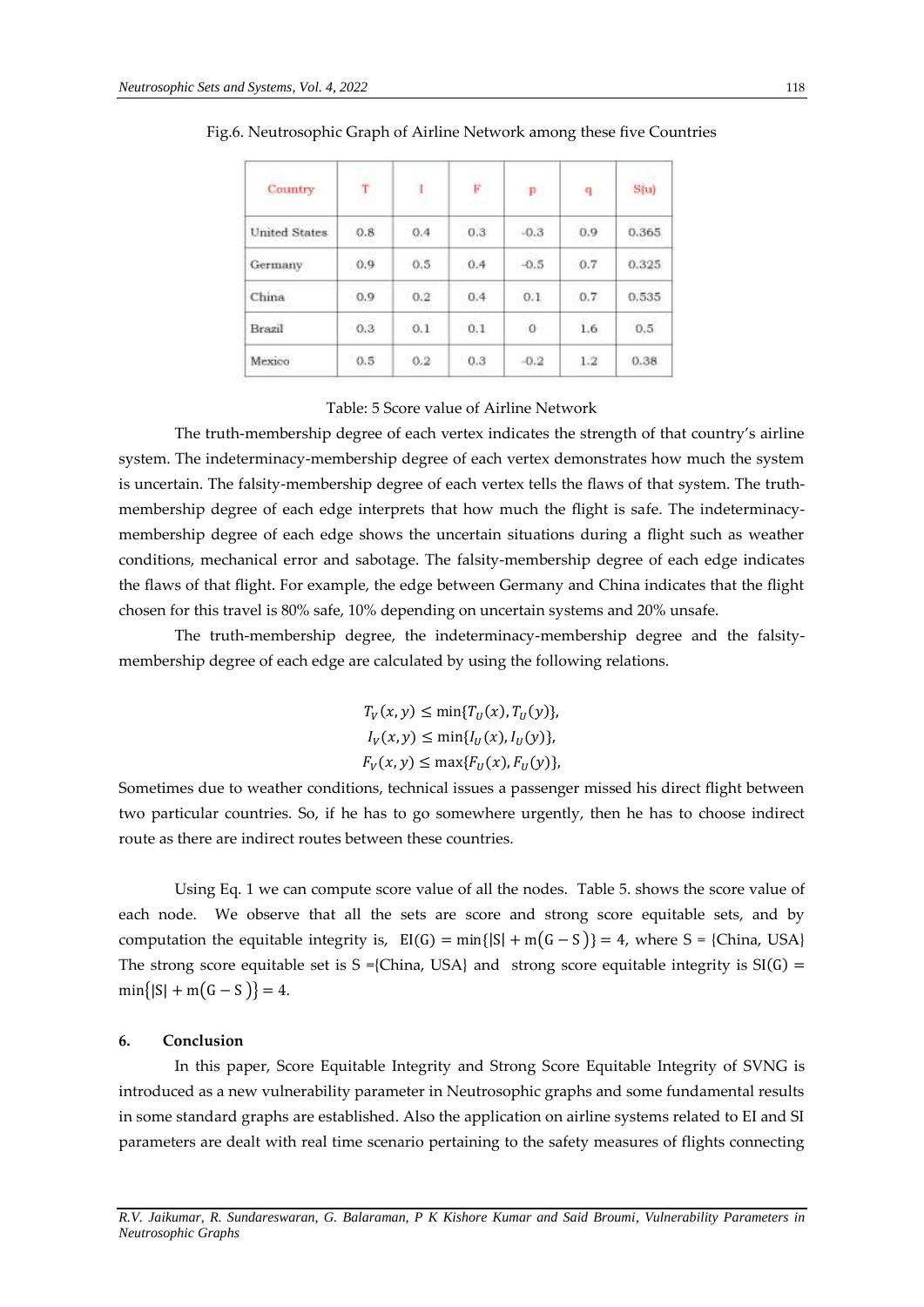any two countries. We will focus on the study of EI and SI regular strong SVNG,  $d_m$  regular SVNG td<sup>m</sup> regular SVNG, soft graphs and so on.

## **7. References:**

- 1. Zadeh, L.A. Fuzzy sets. Inf. Control 1965, 8, 338–353.
- 2. Kaufmann, A. Introduction to the Theory of Fuzzy Subsets; Academic Press: Cambridge, MA, USA, 1975; Volume 2.
- 3. Rosenfeld, A. Fuzzy graphs. In Fuzzy Sets and Their Applications to Cognitive and Decision Processes; Elsevier: Amsterdam, The Netherlands, 1975; pp. 77–95.
- 4. Samanta, S.; Pal, M. Irregular bipolar fuzzy graphs. arXiv 2012, arXiv:1209.1682.
- 5. Borzooei, R.A.; Rashmanlou, H.; Samanta, S.; Pal, M. Regularity of vague graphs. J. Intell. Fuzzy Syst. 2016, 30, 3681–3689.
- 6. Atanassov, K.T. Intuitionistic fuzzy sets. Fuzzy Sets Syst. 1986, 20, 87–96.
- 7. Atanassov, K.T. Intuitionistic fuzzy sets. In Proceedings of the VII ITKR's Session, Sofia, Bulgarian, 20–23,June 1983. (In Bulgarian)
- 8. Atanassov, K.T. Intuitionistic fuzzy sets. In Intuitionistic Fuzzy Sets; Springer: Berlin, Germany, 1999; pp. 1–137.
- 9. Shannon, A.; Atanassov, K. On a generalization of intuitionistic fuzzy graphs. NIFS 2006, 12, 24–29.
- 10. Parvathi, R.; Karunambigai, M. Intuitionistic fuzzy graphs. In Computational Intelligence, Theory and Applications; Springer: Berlin, Germany, 2006; pp. 139–150.
- 11. Parvathi, R.; Thamizhendhi, G. Domination in intuitionistic fuzzy graphs. Notes Intuit. Fuzzy Sets 2010, 16, 39–49.
- 12. Parvathi, R.; Karunambigai, M.; Atanassov, K.T. Operations on intuitionistic fuzzy graphs. In Proceedings of the 2009 IEEE International Conference on Fuzzy Systems, Jeju Island, Korea, 20–24 August 2009; pp. 1396–1401.
- 13. Rashmanlou, H.; Samanta, S.; Pal, M.; Borzooei, R.A. Intuitionistic fuzzy graphs with categorical properties. Fuzzy Inf. Eng. 2015, 7, 317–334.
- 14. Smarandache, F. A Unifying Field in Logic: Neutrosophic Logic. Neutrosophy, Neutrosophic Set, Neutrosophic Probability and Statistics; Infinite Study; Modern Science Publisher: New York, NY, USA, 2005
- 15. Ye, J. Single-valued neutrosophic minimum spanning tree and its clustering method. J. Intell. Syst. 2014, 23, 311–324.
- 16. Yang, H.L.; Guo, Z.L.; She, Y.; Liao, X. On single valued neutrosophic relations. J. Intell. Fuzzy Syst. 2016, 30, 1045–1056.
- 17. Naz, S.; Rashmanlou, H.; Malik, M.A. Operations on single valued neutrosophic graphs with application . J. Intell. Fuzzy Syst. 2017, 32, 2137–2151.
- 18. Broumi, S.; Talea, M.; Bakali, A.; Smarandache, F. On bipolar single valued neutrosophic graphs. J. New Theory 2016, 11, 84–102.
- 19. Broumi, S.; Smarandache, F.; Talea, M.; Bakali, A. Operations on Interval Valued Neutrosophic Graphs; Infinite Study; Modern Science Publisher: New York, NY, USA, 2016.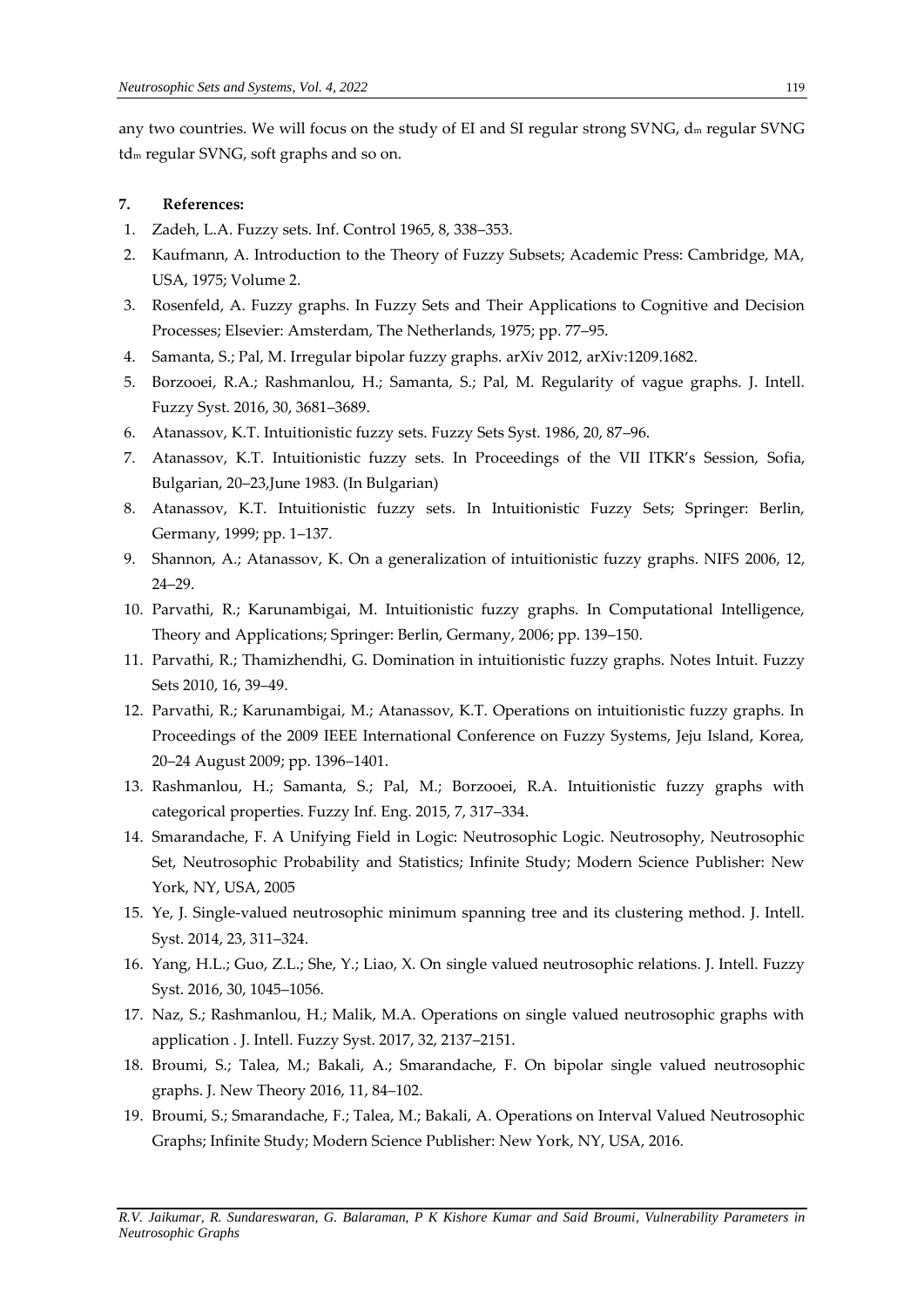- 20. Akram, M.; Akmal, R. Operations on intuitionistic fuzzy graph structures. Fuzzy Inf. Eng. 2016, 8, 389–410.
- 21. Liansong Huang, Yu Hu, Yuxia Li, P.K. Kishore Kumar, Dipak Koley and Arindam Dey, A Study of regular and irregular neutrosophic graphs with real life applications, MDPI Mathematics, 2019, 7, 551.
- 22. Akram, M. Certain bipolar neutrosophic competition graphs. J. Indones. Math. Soc. 2017, 24, 1– 25.
- 23. Akram, M.; Siddique, S. Neutrosophic competition graphs with applications. J. Intell. Fuzzy Syst. 2017, 33, 921–935.
- 24. Xu, Z. S., Method for aggregating interval-valued intuitionistic fuzzy information and their application to decision-making, Control Decision, 22(2):1179–1187, 2007.
- 25. Ye, J., Multicriteria fuzzy decision-making method based on a novel accuracy function under interval—valued intuitionistic fuzzy environment, Expert Syst. Appl., 36:6809–6902, 2009.
- 26. Garg, H., A new generalized Pythagorean fuzzy information aggregation using Einstein operations and its application to decision making, Int. J. Intell. Syst., 31(9):886–920, 2016.
- 27. Garg, H., Some series of intuitionistic fuzzy interactive averaging aggregation operators, Springer Plus, 5(1):1– 27, 2016.
- 28. Garg, H., Generalized intuitionistic fuzzy interactive geometric interaction operators using Einstein t-norm and t-conorm and their application to decision making, Comput. Ind. Eng., 101:53–69, 2016.
- 29. Garg, H., A novel accuracy function under interval-valued Pythagorean fuzzy environment for solving multicriteria decision making problem, J. Intell. Fuzzy Syst., 31(1):529–540, 2016.
- 30. Garg, H., A novel correlation coefficients between Pythagorean fuzzy sets and its applications to decision-making processes, Int. J. Intell. Syst., 31(12):1234–1253, 2016.
- 31. Mitchell, H. B., Ranking intuitionistic fuzzy numbers, Int. J. Uncertainty, Fuzziness Knowledge Based Syst., 12(3):377–386, 2007.
- 32. Nayagam, V. L. G., Venkateshwari, G., and Sivaraman, G., Ranking of intuitionistic fuzzy numbers, In Proc. of the IEEE Int. Conf. on Fuzzy Systems (FUZZ-IEEE'08), pp. 1971–1974, 2008.
- 33. Liu, Y. and Xie, N., Amelioration operators of fuzzy number intuitionistic fuzzy geometric and their application to multicriteria decision-making, In Proc. of the 21st Annual Int. Conf. on Chinese Control and Decision Conference, pp. 6172–6176, 2009.
- 34. Karaaslan, F.; Davvaz, B. Properties of single-valued neutrosophic graphs. J. Intell. Fuzzy Syst. 2018, 34, 57–79.
- 35. Sahin, R., Multi-criteria neutrosophic decision making method based on score and accuracy functions under neutrosophic environment, http://arxiv.org/abs/1412.5202, Dec 17, 2014.International Journal for Uncertainty Quantification, 6 (5): 377–385 (2016)
- 36. Nancy & Harish Garg\_, an improved score function for ranking neutrosophic sets and its application to decision-making process
- 37. Ye, J., Similarity measures between interval neutrosophic sets and their applications in multicriteria decision-making, Int. J. Intell. Fuzzy Syst., 26(1):165–172, 2014.